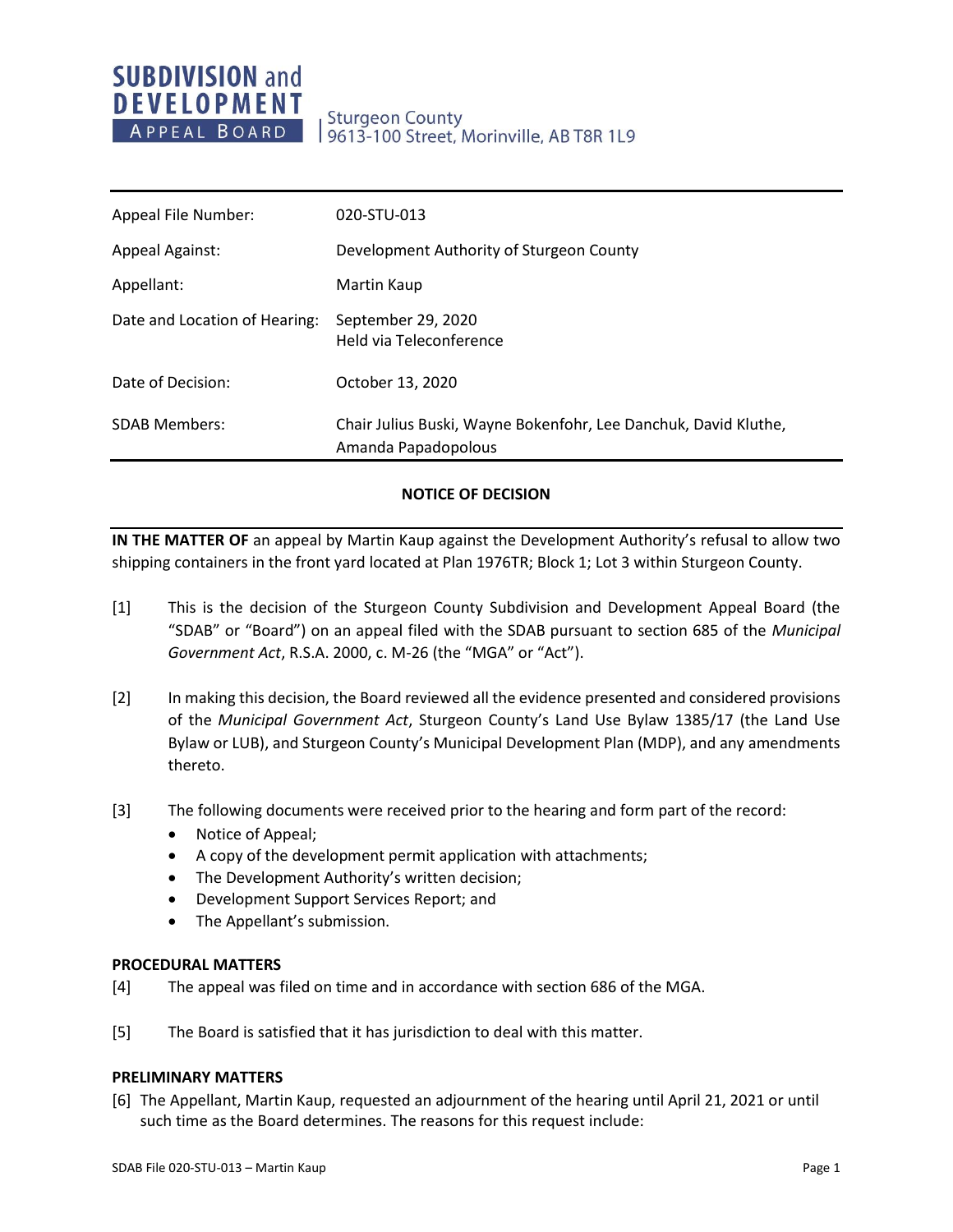### **SUBDIVISION and DEVELOPMENT Sturgeon County** APPEAL BOARD 19613-100 Street, Morinville, AB T8R 1L9

- He finds it difficult to present an appeal in an electronic format and expects that the COVID-19 pandemic will subside permitting in-person hearings to continue sometime in 2021. He would prefer to present his appeal in person.
- He would like the opportunity to take photos of the property in question from the highway view and of the neighbours with shipping containers on their land and the condition of their property. He would also like to obtain photos throughout the County of properties with permitted shipping containers.
- He has received notification from the County of a tax sale on this property and needs time to communicate with the owners and inquire if the intention is to pay the tax arrears or proceed to tax sale.
- No third parties would be affected or prejudiced by the adjournment as the shipping containers have not been purchased or placed.

## **DEVELOPMENT AUTHORITY'S POSITION**

- [7] Yvonne Bilodeau, representative for the Development Authority, presented the Development Authority's position on the adjournment request:
	- The Development Authority is not opposed to an adjournment as the shipping containers are not in place and this is not an application they are trying to remedy.
	- Notwithstanding that the adjournment would not affect or prejudice any third parties, the *Municipal Government Act* allows for municipalities to proceed with virtual meeting and it is unknown when in-person hearings will return so that is not a valid reason for an adjournment.

## **ISSUES**

[8] The Board considered the following issues:

- 1. Is it reasonable to grant an adjournment until April 2021 or an earlier date once the COVID-19 pandemic subsides and in-person SDAB hearings can resume safely?
- 2. Is it fair and reasonable to give the Appellant additional time to prepare for a merit hearing?

## **DECISION**

# **[9] The Board GRANTS an adjournment to November 17, 2020 at 2:00 p.m. Further, the Board directs that the November 17, 2020 hearing be held through videoconference.**

### **REASONS FOR THE DECISION**

Issue 1: Regarding the request to adjourn until the COVID-19 pandemic subsides and in-person SDAB hearings can resume safely, presumably April 2021 or an earlier date:

- [10] Prior to making a decision regarding the request for an in-person hearing, the Board provided the Appellant the opportunity to make submissions as to why the hearing should proceed in person. The Appellant advised he finds it difficult to present his appeal electronically and would prefer to present in person.
- [11] In considering the request to adjourn the hearing until such time that hearings can proceed in person, the Board referred to Alberta Regulation 50/2020, the Meeting Procedures (COVID-19 Suppression) Regulation (the Regulation), specifically section 3(1), which provides for public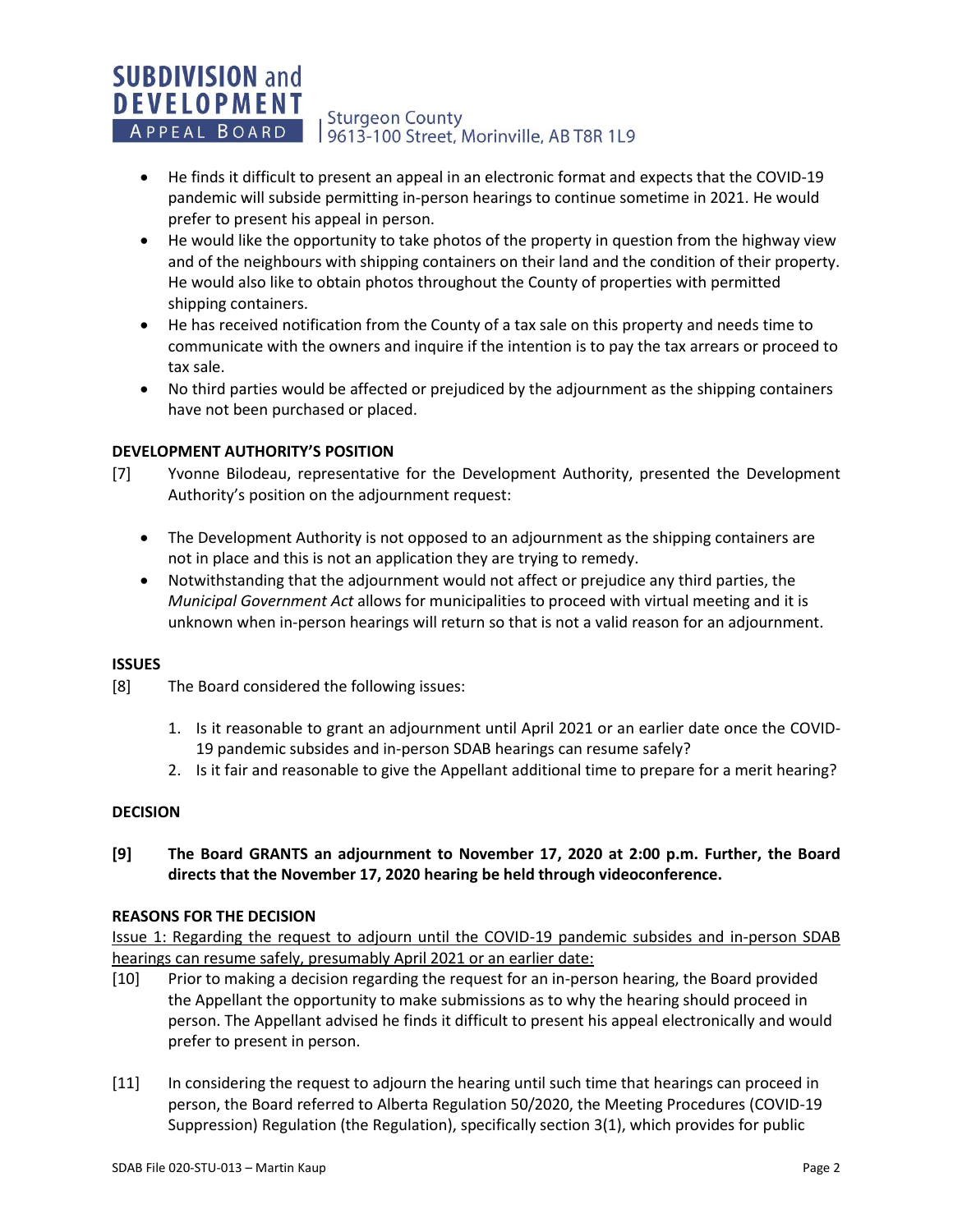#### **SUBDIVISION and DEVELOPMENT Sturgeon County** APPEAL BOARD 19613-100 Street, Morinville, AB T8R 1L9

meetings to be held electronically. The Board finds that, pursuant to the Regulation, the public presence requirements of the *Municipal Government Act* (MGA) are met by holding an SDAB hearing electronically, including, without limitation, by teleconference, pursuant to the conditions provided in the Regulation.

- [12] The Board finds that the temporary suspension of the regular rules of meetings under the MGA, including SDAB hearings, as the name of the Regulation implies, is to suppress the transmission of the COVID-19 virus in Alberta.
- [13] On August 2020, Sturgeon County Council passed a Temporary Mandatory Face Coverings Bylaw to suppress the transmission of the COVID-19 virus in the region. Further, Council passed a motion for these measures to apply to all Sturgeon County facilities, including the Sturgeon County Centre building located within the Town of Morinville, where SDAB hearings are typically held.
- [14] In deciding that the hearing shall proceed through videoconference in consideration of the risk of the COVID-19 pandemic, the Board considered the reasons provided by the Appellant, specifically that he would be more comfortable with an in-person hearing.
- [15] In determining the way the hearing will proceed, the Board is tasked with determining what is a fair process in all the circumstances, not what one party would prefer. The Development Office did not raise objection with proceeding with a hearing by videoconference.
- [16] The Board was not persuaded that a hearing held through videoconference would impair the Appellant's ability to share evidence with the Board. When hearing notices are sent to the parties, it is requested that written submissions, when possible, be disclosed in advance to be circulated in the agenda package at least 4 days before the hearing. Doing so allows the Board members and the parties an opportunity to familiarize themselves with the content in advance of the hearing. The agenda packages are page numbered and can easily be referred to during the hearing.
- [17] The Board uses the Microsoft Teams videoconference platform, which allows both parties to share their computer screens using the software. Mr. Kaup demonstrated an ability to successfully participate in the preliminary hearing using the Microsoft Teams software, and if he is unfamiliar with the functionality, the Board encourages him to contact the Board's Administration who can provide a brief orientation prior to the November 17, 2020 merit hearing.
- [18] The Board has successfully held all other hearings since April 2020 through teleconference and has not found that it has impaired the rights of parties. No circumstances were raised by Mr. Kaup to indicate that there was special accommodation required in this instance.
- [19] Due to the reasons stated above, the Board directs that the November 17, 2020 merit hearing be held through videoconference.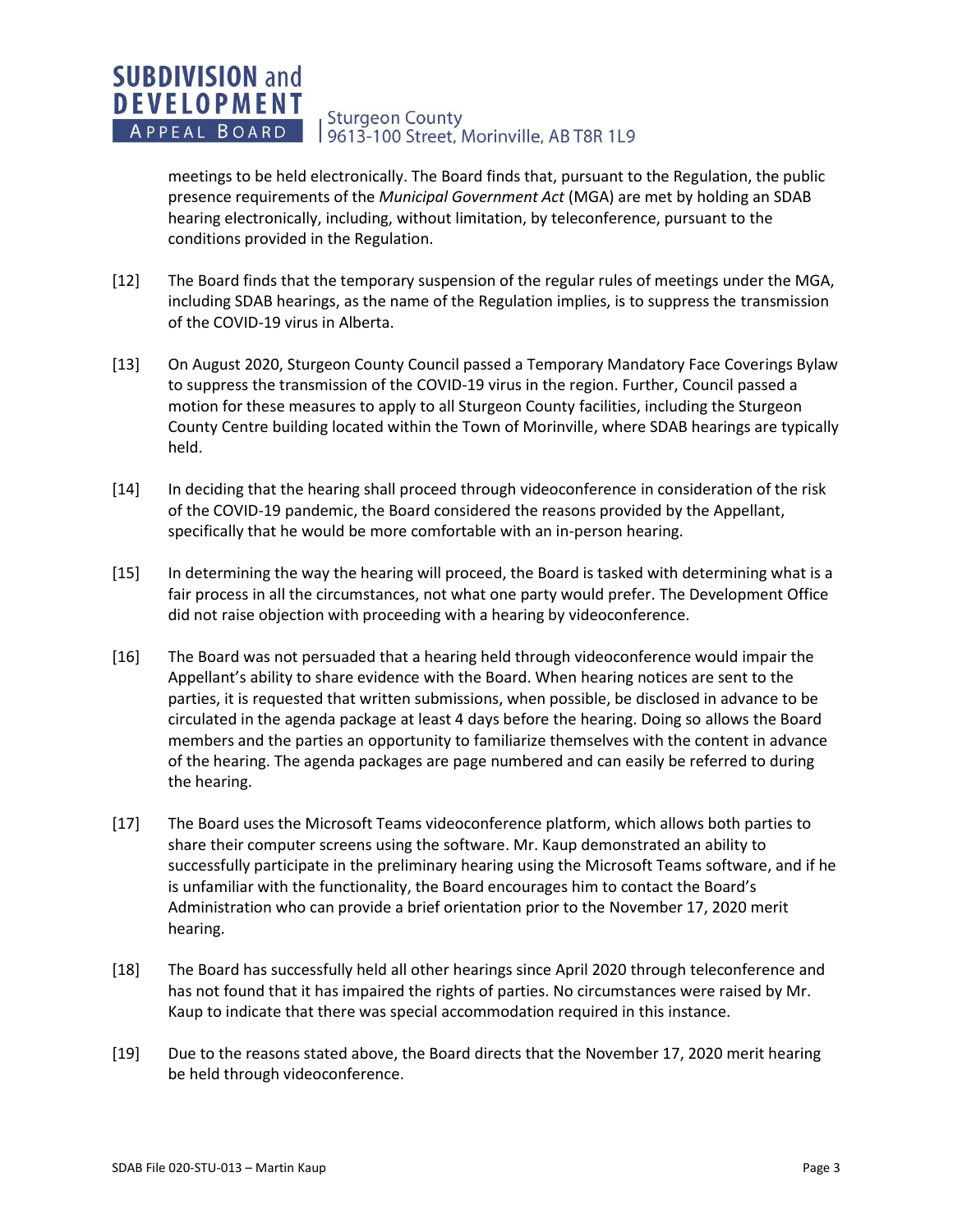#### **SUBDIVISION and DEVELOPMENT Sturgeon County** APPEAL BOARD 9613-100 Street, Morinville, AB T8R 1L9

Issue 2: Regarding the request to provide additional time for the Appellant additional time to prepare for a merit hearing:

- [20] Prior to making a decision regarding the request to provide additional time for the Appellant to prepare for a merit hearing, the Board provided the Appellant the opportunity to make submissions as to why more time is needed to prepare for the merit hearing. The Appellant advised that he would like more time in order to take photos of the property from the highway view and of the neighbours who have shipping containers and the state of their property. He also wants to take photos throughout the County of properties with permitted shipping containers. The Appellant also advised that, on September 28, 2020, he received notification of a tax sale on this property and he requires time to communicate with the owners to see if the intention is to pay the tax arrears or to go to tax sale and if that would affect this appeal.
- [21] The Board recognizes that the timelines for an SDAB hearing in the MGA are short; pursuant to section 686(2) of the MGA, an SDAB must hear an appeal within 30 days of the appeal being received. In the context of an SDAB hearing, the principles of natural justice mean that affected persons have a right to be heard and have a fair opportunity to state their case. In determining that an adjournment to November 17, 2020 is reasonable, the Board considered that seven weeks should provide ample time for the Appellant to take photographs, research other properties in the County with shipping containers, and confirm with the landowners their intentions with respect to the tax sale.
- [22] In granting the seven-week adjournment, the Board considered that the shipping containers have not yet been placed, and therefore no third parties would be affected or prejudiced by the adjournment.
- [23] Due to the reasons stated above, the Board has decided to grant an adjournment of the merit hearing to November 17, 2020 at 2:00 p.m.

Dated at the Town of Morinville, in the Province of Alberta, this 13<sup>th</sup> day of October, 2020.

SUBDIVISION AND DEVELOPMENT APPEAL BOARD Sturgeon County

\_\_\_\_\_\_\_\_\_\_\_\_\_\_\_\_\_\_\_\_\_\_\_\_\_\_\_\_\_\_\_\_\_\_\_\_\_\_\_\_

J Bush

Julius Buski, Chair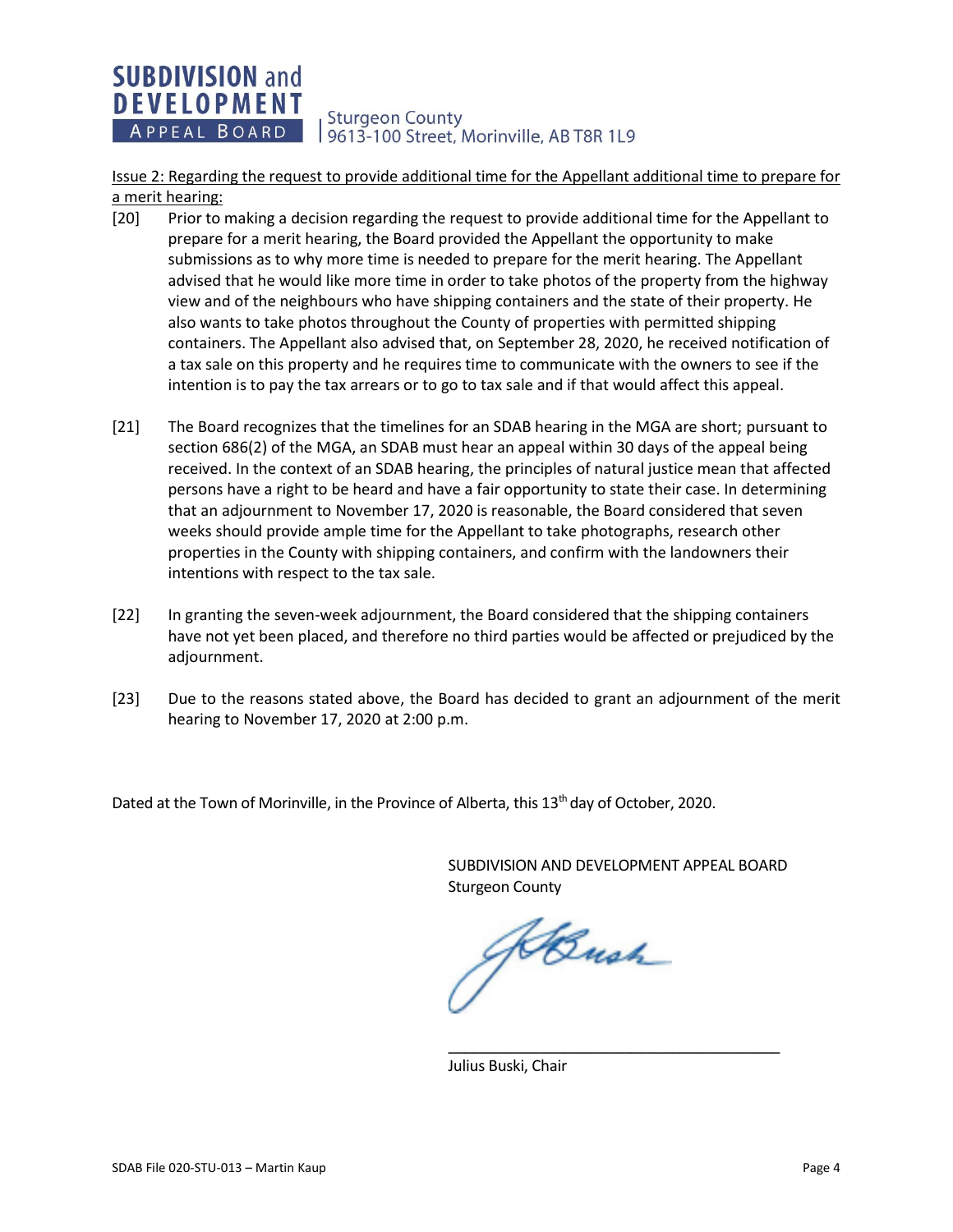# **SUBDIVISION and DEVELOPMENT** Sturgeon County<br>| 9613-100 Street, Morinville, AB T8R 1L9 APPEAL BOARD

*Pursuant to Section 688(1)(a) of the Municipal Government Act (MGA), an appeal of a decision of the Subdivision and Development Appeal Board lies with the Alberta Court of Appeal on a matter of law or jurisdiction. In accordance with Section 688(2)(a), if a decision is being considered, an application for permission to appeal must be filed and served within 30 days after the issuance of the decision and, notice of the application for permission must be provided to the Subdivision and Development Appeal Board and in accordance with Section 688(2)(b), any other persons that the judge directs.*